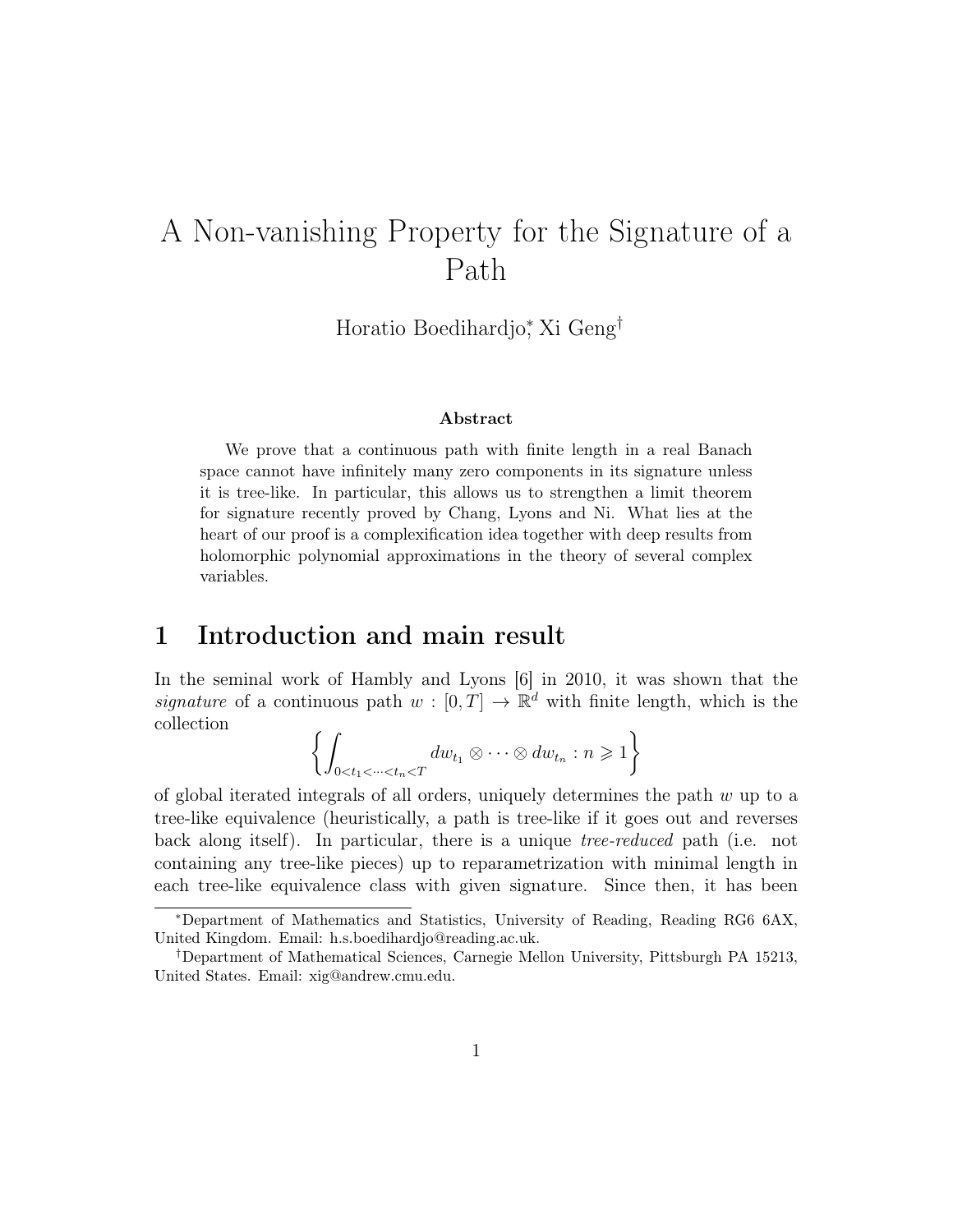conjectured that the length  $L$  of a tree-reduced path  $w$  can be recovered from (the tail asymptotics of) its signature:

$$
L = \limsup_{n \to \infty} \left\| n! \int_{0 < t_1 < \dots < t_n < T} dw_{t_1} \otimes \dots \otimes dw_{t_n} \right\|_{\text{proj}}^{\frac{1}{n}},\tag{1.1}
$$

where  $\|\cdot\|_{\text{proj}}$  is the projective tensor norm on the tensor product. This conjecture was proved by Hambly-Lyons  $[6]$  for  $C<sup>1</sup>$ -paths (a stronger asymptotic result was obtained in this case) and piecewise linear paths, and it remains open for general bounded variation paths.

In a recent work of Chang, Lyons and Ni [3] (see also [4]), under reasonable tensor algebra norms, it was shown that the right hand side of (1.1) is indeed a limit when  $n$  is taken over degrees at which the signature is nonzero. To be precise, let V be a real Banach space and  $V^{\otimes_{a}n}$   $(n \geq 1)$  be the algebraic tensor products. Recall from [3] that a sequence of tensor norms  $\|\cdot\|_{V^{\otimes}a^n}$  are call reasonable tensor algebra norms if

 $(i) \| \xi \otimes \eta \|_{V^{\otimes_a(m+n)}} \leqslant \| \xi \|_{V^{\otimes_a m}} \cdot \| \eta \|_{V^{\otimes_a n}} \text{ for } \xi \in V^{\otimes_a m}, \eta \in V^{\otimes_a n};$ (ii)  $\|\phi\otimes\psi\|\leq \|\phi\|\cdot\|\psi\|$  for  $\phi\in (V^{\otimes_a m})^*, \psi\in (V^{\otimes_a n})^*$ , where the norms are the induced dual norms;

(iii)  $||P^{\sigma}\xi||_{V^{\otimes}a^n} = ||\xi||_{V^{\otimes}a^n}$  for  $\xi \in V^{\otimes}a^n$  and  $\sigma$  being a permutation of order n, where  $P^{\sigma}$  is the induced permutation operator on *n*-tensors.

It can be shown (c.f. Diestel and Uhl [5]) that the inequalities in (i) and (ii) are automatically equalities. The completion of  $V^{\otimes_{a}n}$  under  $\|\cdot\|_{V^{\otimes_{a}n}}$  is denoted as  $(V^{\otimes n}, \|\cdot\|_{V^{\otimes n}})$ . Examples of reasonable tensor norms include the projective, injective and Hilbert-Schmidt tensor norms. Throughout the rest of this article, we will always fix a choice of reasonable tensor algebra norms. The main result of  $[3]$  can be stated as follows<sup>1</sup>.

**Theorem 1.** Let  $w : [0, T] \rightarrow V$  be a continuous path with finite length, and let  $g = (1, g_1, g_2, \dots)$  be the signature of w, i.e.

$$
g_n \triangleq \int_{0 < t_1 < \dots < t_n < T} dw_{t_1} \otimes \dots \otimes dw_{t_n} \in V^{\otimes n}, \quad n \geq 1.
$$

<sup>&</sup>lt;sup>1</sup>Indeed, in [3] the authors claimed the convergence as  $n \to \infty$  without further restrictions. However, a careful examination of the proof suggests that the convergence was only proved along degrees at which the signature is nonzero. This was corrected in the corrigendum [4] of [3]. Theorem 1 stated above is the corrected version.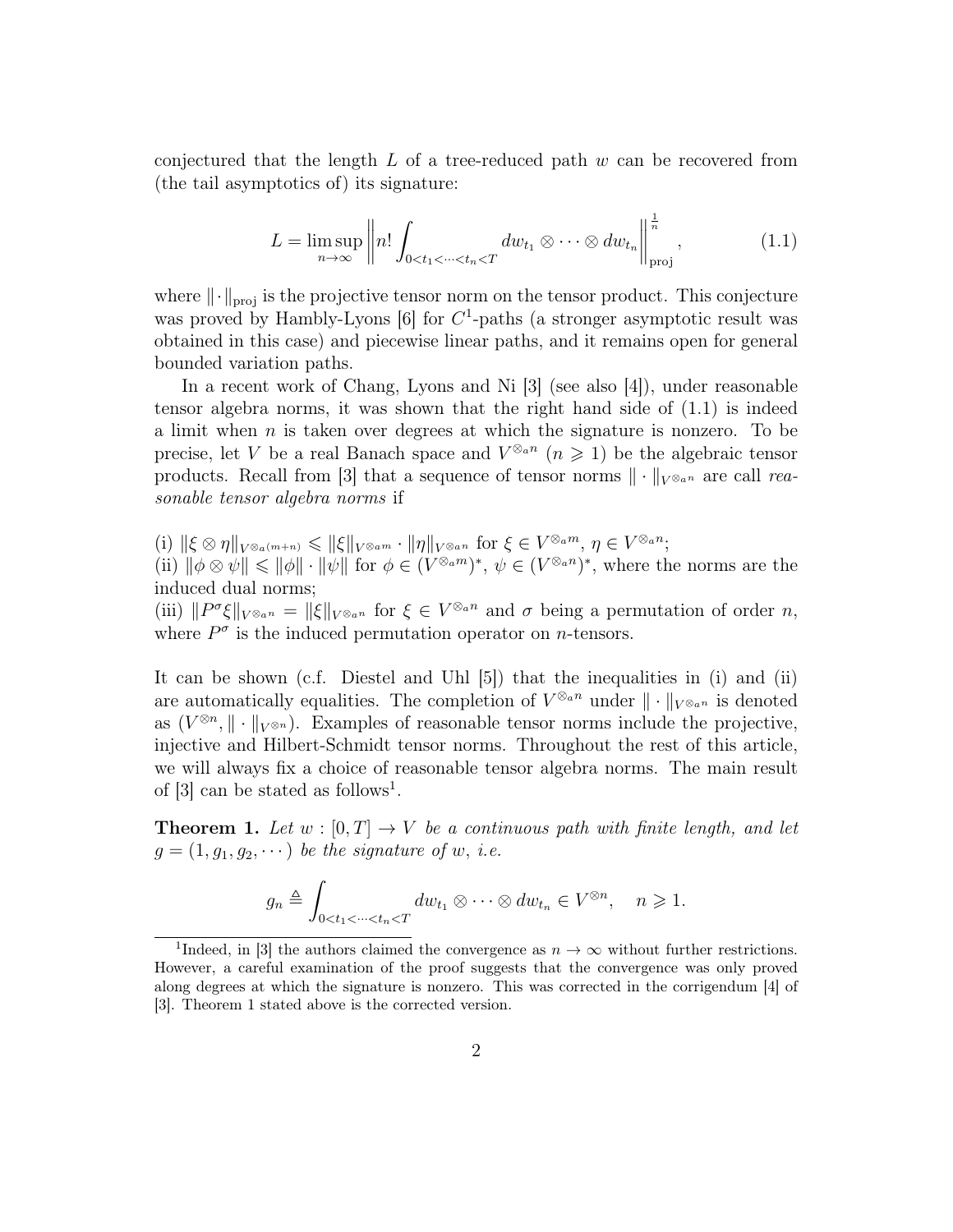Define  $N(g)$  to be the set of positive integers n such that  $g_n \neq 0$ . Then

$$
\lim_{\substack{n \to \infty \\ n \in N(g)}} \|n!g_n\|_{V^{\otimes n}}^{\frac{1}{n}} = \sup_{n \geq 1} \|n!g_n\|_{V^{\otimes n}}^{\frac{1}{n}}.
$$

Remark 1. The result holds for arbitrary weakly geometric rough paths, or more generally, for any group-like elements, since the proof relies only on the shuffle product formula (c.f. (2.1) below) of signature which is a purely algebraic property. But with the same factorial normalization, the result is only interesting in the bounded variation case.

On the other hand, in Theorem 1, it is a priori not clear whether the limit can be taken over the whole integer sequence, or equivalently, whether a continuous path with finite length can have infinitely many zero components in its sigature. In the present article, we provide a definite answer to this question.

**Theorem 2.** Let  $w : [0, T] \rightarrow V$  be a continuous path with finite length in some real Banach space  $V$ . Then the signature of  $w$  has infinitely many zero components if and only if w is tree-like.

An immediate consequence of the above theorem is the following strengthened version of Chang, Lyons and Ni's result.

**Corollary 1.** Let  $w : [0, T] \rightarrow V$  be a continuous path with finite length in some real Banach space V whose signature is  $g = (1, g_1, g_2, \dots)$ . Then we have

$$
\lim_{n\to\infty}||n!g_n||_{V^{\otimes n}}^{\frac{1}{n}}=\sup_{n\geqslant 1}||n!g_n||_{V^{\otimes n}}^{\frac{1}{n}}.
$$

We point out that it is possible and easy to construct non-tree-like *rough* paths having vanishing signature along a subsequence of degrees, and this makes our result non-trivial and surprising. For instance, the signature of the 2-rough path  $\mathbf{w}_t = \exp(t[e_1, e_2])$  over  $V = \mathbb{R}^2$  vanishes identically along odd degrees. More generally, if  $l_t$  is a continuous bounded variation path in the space of degree n homogeneous Lie polynomials, then the signature of the n-rough path  $\mathbf{w}_t =$  $\exp(l_t)$  vanishes identically along degrees which are not multiples of n. Therefore, Theorem 2 has to be a non-rough-path property, and the core of the argument, unlike the proof of Theorem 1, has to be analytic.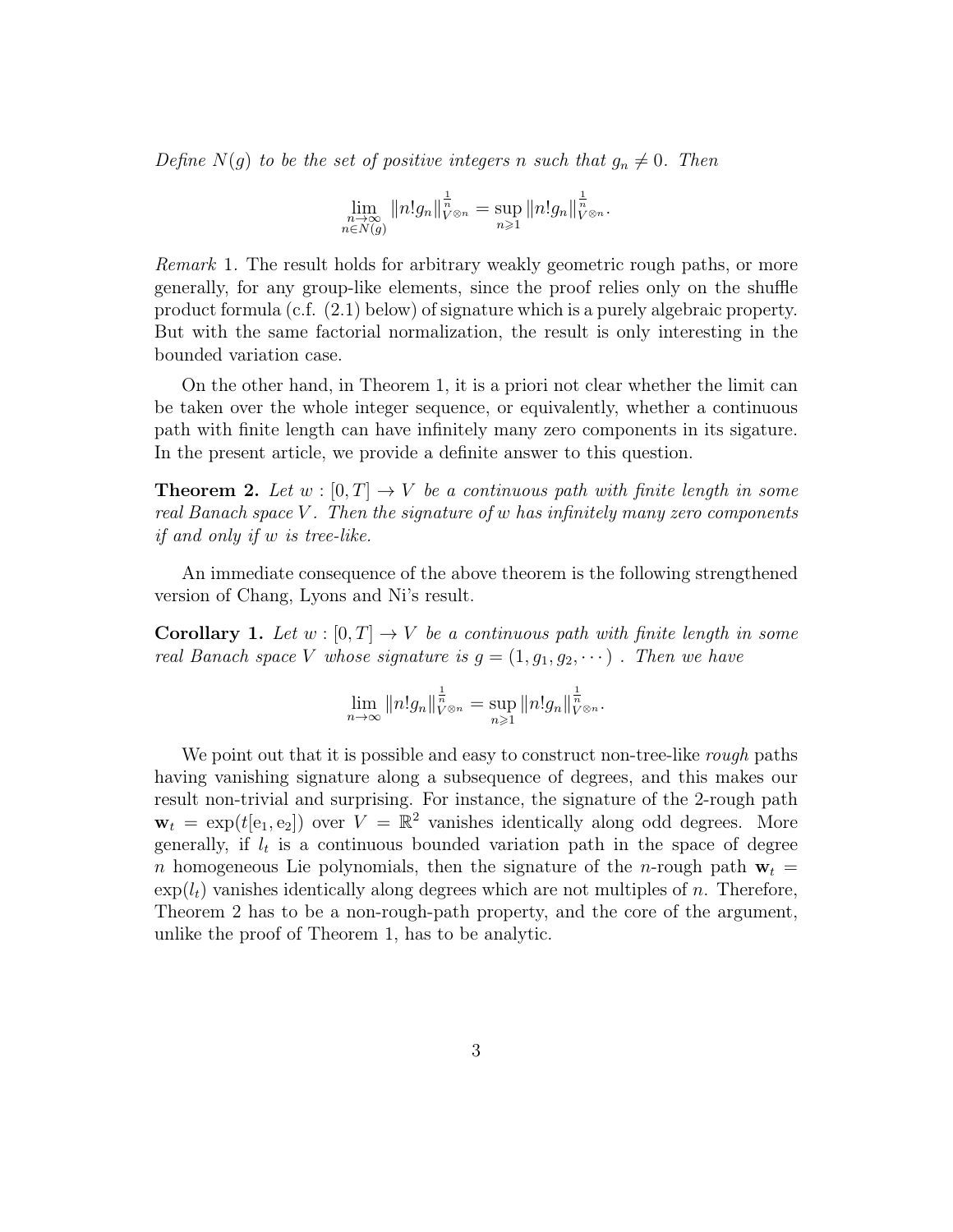# 2 Proof of the Main Theorem

The sufficiency part of Theorem 2 follows directly from the uniqueness result of Hambly and Lyons. For the necessity part, our proof consists of two main ingredients. The first one, which is a purely algebraic property, is to identify more zeros in the signature from the given ones. The second one, which is the core of proof and relies crucially on the bounded variation assumption, is to show that the path cannot have "too many" zeros in its signature unless it is tree-like. The algebraic ingredient is relatively elementary while the analytic ingredient relies on a complexification argument and deep results from several complex variables.

### 2.1 The algebraic ingredient

To fix notation, for a given positive integer  $d$ , denote  $(d)$  as the set of positive integer multiples of d. The set of positive integers is denoted as  $\mathbb{Z}_+$ .

**Lemma 1.** Let A be a non-empty subset of  $\mathbb{Z}_+$  which is closed under addition. If  $\mathbb{Z}_+\backslash A$  contains infinitely many elements, then there exists a positive integer  $d \geqslant 2$ , such that  $A \subseteq (d)$ .

Proof. This is a direct consequence of the characterization of numerical semigroups (c.f. Rosales and Garcia-Sánchez  $[8]$ , Lemma 2.1). Since it is elementary, for completeness we provide an independent proof in the appendix.  $\Box$ 

Now let  $g = (1, g_1, g_2, \dots)$  be a tensor series, i.e.  $g_n \in V^{\otimes n}$  for each n. Recall that  $g$  is group-like if it satisfies the following so-called *shuffle product formula*:

$$
g_m \otimes g_n = \sum_{\sigma \in \mathcal{S}(m,n)} P^{\sigma}(g_{m+n}) \quad \forall m, n \geqslant 1,
$$
\n(2.1)

where  $\mathcal{S}(m,n)$  is the subset of  $(m,n)$ -shuffles in the permutation group of order  $m + n$ . It is standard that the signature of a weakly geometric rough path (in particular, of a bounded variation path) is group-like. By applying Lemma 1 to the context of group-like elements, we obtain the following result which is the algebraic ingredient for the proof of Theorem 2.

**Lemma 2.** Let g be a group-like element. If g vanishes along a subsequence of degrees, then there exists a positive integer  $d \geq 2$  such that g vanishes identically along degrees outside (d).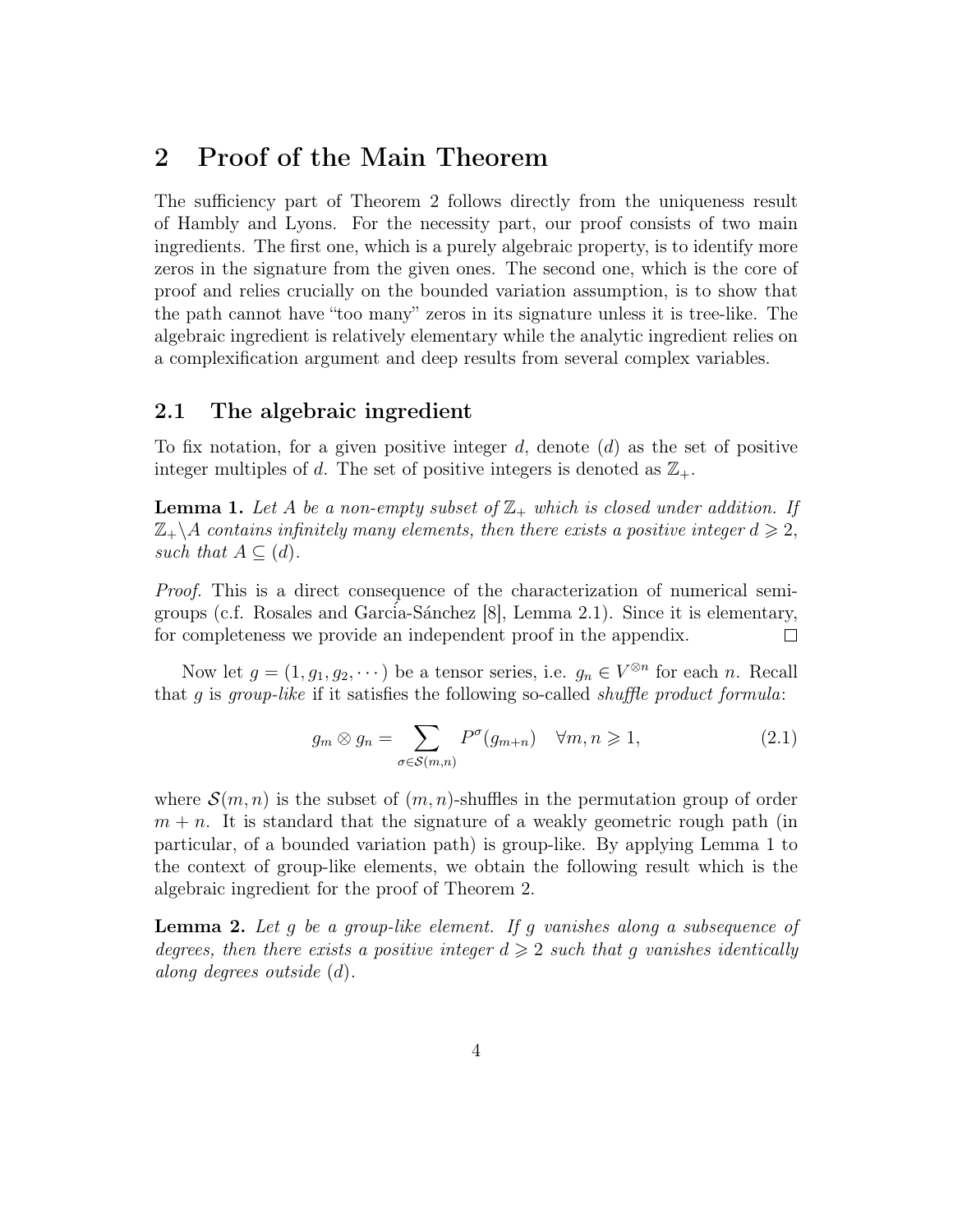*Proof.* Let  $N(g) \subseteq \mathbb{Z}_+$  be the set of degrees along which g vanishes. The result is trivial if  $N(g) = \mathbb{Z}_+$ . Otherwise, suppose that  $A \triangleq \mathbb{Z}_+ \backslash N(g)$  is non-empty. Let  $i, j \in N(g)$ . Since  $g_i$  and  $g_j$  are both non-zero, according to the shuffle product formula (2.1) and the reasonability of tensor norms, we have

$$
i!j! ||g_i||_{V^{\otimes i}} \cdot ||g_j||_{V^{\otimes j}} \leq (i+j)! ||g_{i+j}||_{V^{\otimes (i+j)}},
$$

and thus  $g_{i+j} \neq 0$ . Therefore, A is closed under addition. Since  $N(g)$  is an infinite set by assumption, we conclude from Lemma 1 that  $A \subseteq (d)$  for some  $d \ge 2$ . In other words, g vanishes identically along degrees outside (d).  $\Box$ 

#### 2.2 The analytic ingredient

Note that Lemma 2 relies only on the group-like property of signatures. To complete the proof of Theorem 2, it remains to show that the signature of a bounded variation path cannot vanish identically outside (d) for some  $d \geqslant 2$ unless it is tree-like.

Let us first describe the underlying intuition. Suppose that  $w$  is a bounded variation path whose signature vanishes identically outside  $(d)$ . If we complexify our underlying space and take  $\lambda$  to be a d-th root of unity, then the two paths w and  $\lambda \cdot w$  have the same complex signature. Since these two paths are still quite different even modulo tree-like pieces, it is reasonable to expect that this could not happen unless  $w$  itself is tree-like. However, as we will see, this is not a simple consequence of the uniqueness result in [6], and indeed there is a very subtle issue in the complex situation which constitutes the main challenge for this part.

#### 2.2.1 The real case

To illustrate the idea better, we first consider the case in which no complexification is needed, i.e. when  $d$  is an even integer. In this case, the assumption implies that odd degree components of the signature of  $w$  are identically zero. Theorem 2 then follows from a simple topological lemma below and the general uniqueness result of Boedihardjo, Geng, Lyons and Yang [2] over R.

**Lemma 3.** Let  $f: V \to V$  be a continuous bijection over a real Banach space V whose only fixed point is the origin and it preserves spheres centered at the origin. Let w be a continuous path in V starting at the origin. If w and  $f(w)$  are equal up to a reparametrization, then w must be the trivial path.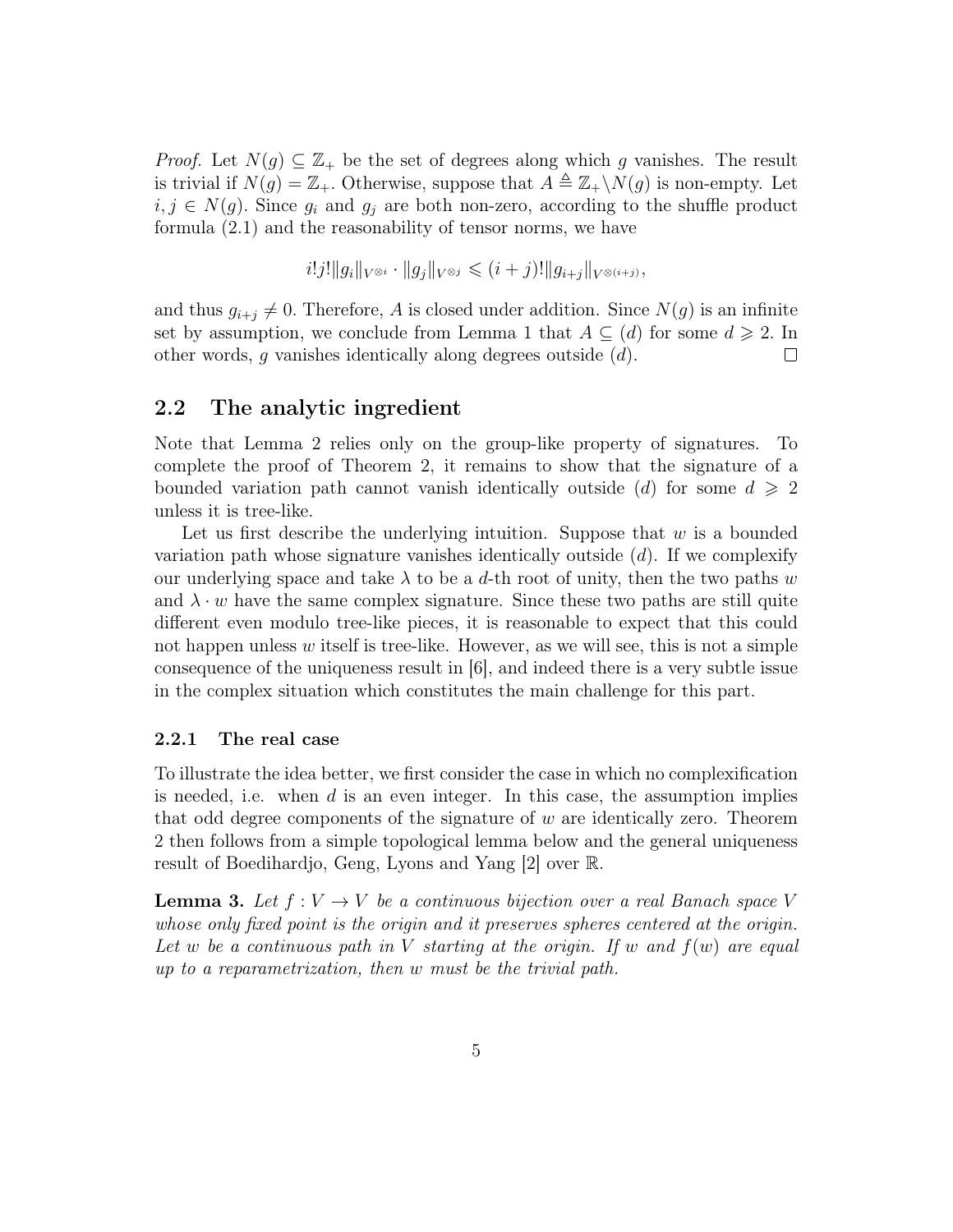*Proof.* Suppose on the contrary that  $w$  is non-trivial. Then there exists some  $t > 0$  such that  $w_t \neq 0$ . Let  $\varepsilon \triangleq ||w_t||_V$  and define

$$
\tau \triangleq \inf\{0 \leqslant s \leqslant t : \|w_s\|_V = \varepsilon\}.
$$

Note that  $w|_{[0,\tau)}$  is contained in the open ball  $B_{\varepsilon}$ . Since  $|| f(w)_{\tau} ||_V = ||w_{\tau}||_V = \varepsilon$ and  $f(w)_{\tau} \neq w_{\tau}$ , by continuity, there exists some  $\delta > 0$ , such that

$$
f(w)([\tau - \delta, \tau]) \cap w([0, \tau]) = \emptyset.
$$

Since  $f(w)$  and w differ by reparametrization, we know that a subset of  $f(w)|_{[0,\tau-\delta)}$ must coincide with  $w|_{[0,\tau]}$ . This is not possible since by the assumption on f, we know that  $f(w)|_{[0,\tau-\delta)}$  is contained in the open ball  $B_{\varepsilon}$  while  $w_{\tau}$  lies on the boundary. Therefore, w must be trivial.  $\Box$ 

Now we can give the proof of Theorem 2 when d is even. Given a path  $w$ , its signature path is the path defined by

$$
\mathbb{W}_t \triangleq \left(1, w_t, \int_{0 < s_1 < s_2 < t} dw_{s_1} \otimes dw_{s_2}, \cdots, \int_{0 < s_1 < \cdots < s_n < t} dw_{s_1} \otimes \cdots \otimes dw_{s_n}, \cdots \right),
$$

which lives in the infinite tensor algebra  $T((V)) \triangleq \prod_{n=0}^{\infty} V^{\otimes n}$ . For each  $N \geq 1$ , the truncated signature path of order  $N$  is the projection of  $\mathbb{W}_t$  onto the truncated tensor algebra  $T^{(N)}(V) \triangleq \bigoplus_{n=0}^{N} V^{\otimes n}$  of order N.

*Proof of Theorem 2 when d is even.* Suppose that  $w : [0, T] \to V$  is a continuous path starting at the origin with finite length, whose signature  $g$  vanishes identically along odd degree components. Let  $\bar{w}$  be the unique tree-reduced path (up to reparametrization) having the same signature as  $w$ , i.e. the one which does not contain any tree-like pieces or equivalently whose signature path is simple (c.f. [2], Theorem 1.1 and Lemma 4.6). From assumption, the two paths  $-\bar{w}$  and  $\bar{w}$  have the same signature. According to the uniqueness theorem for signature in [2], they are equal up to tree-like equivalence. But  $-\bar{w}$  is also tree-reduced since its signature path is also simple. Therefore,  $-\bar{w}$  and  $\bar{w}$  must be equal up to reparametrization. According to Lemma 3 applied to the map f defined by  $f(v) = -v$ , we conclude that  $\bar{w}$  must be trivial and equivalently w is tree-like.

 $\Box$ 

Remark 2. In the above argument, we have not used the bounded variation property in an essential way, and the theorem holds for paths with finite p-variation for  $1 \leqslant p < 2$  without changing the proof. The non-rough-path regularity is used in the way that if the first level path is trivial then the signature (or equivalently, the signature path) is trivial, which is not true for general rough paths.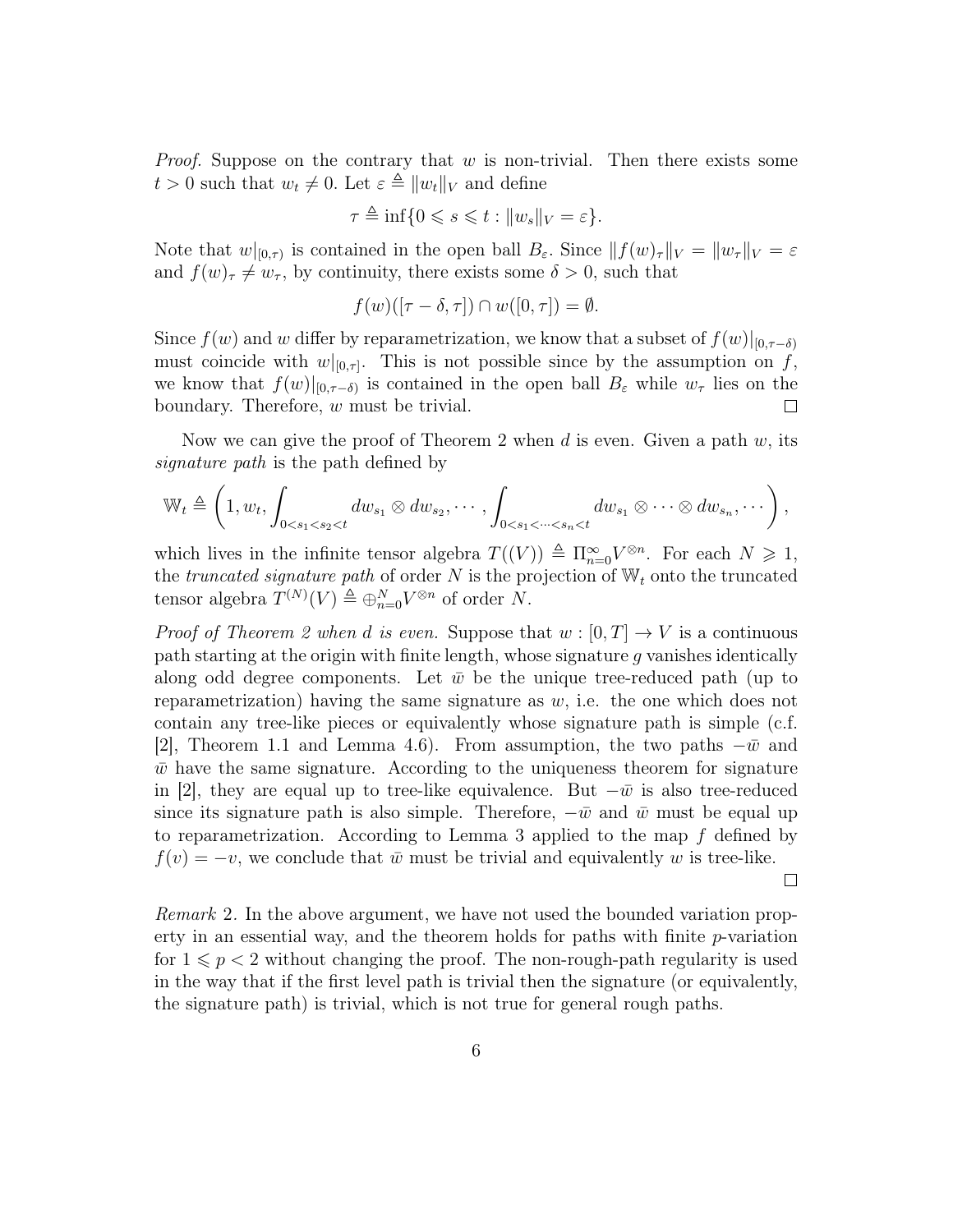#### 2.2.2 The complex case

Now we consider the case when d is an odd integer. Unlike the other case, it is hard to construct a real isomorphism of V leaving the signature invariant, and the simplest way to have such invariance is multiplying by a  $d$ -th root of unity which is now a complex number. In this way, we need to complexify the underlying space and signature needs to be understood in the complex sense. A crucial point one needs to be aware of is that the complex signature is defined through iterated integrals with respect to the complex variables only but not with their conjugates.

This will lead to a substantial challenge in the complex case to make the previous real argument work. Indeed, the real uniqueness result for signature does not hold over C! Heuristically, being tree-like is a real property and there exists non-tree-like paths with trivial complex signature. For instance, according to Cauchy's theorem, any simple and closed path with finite length living inside a one dimensional complex subspace of  $\mathbb{C}^n$  has trivial complex signature while it needs not be tree-like. Therefore, the complex version of the uniqueness result requires major modification, which at this point is unclear and unknown. However, for our particular problem, we can still obtain inspirations from the main strategy in the proof of the real uniqueness result. Our argument in this part relies on ideas developed in [2] and deep results from several complex variables.

To start with, we first introduce some standard notions about complexification of real Banach spaces. Recall that the complexification of V is defined by  $V_{\mathbb{C}} \triangleq V \otimes_{\mathbb{R}} \mathbb{C}$ , which is isomorphic to  $V \oplus V$  equipped with a complex scalar multiplication in the canonical way. A natural choice of norms on  $V_{\mathbb{C}}$ , known as the Taylor complexification norm, is defined by

$$
||x+iy||_T \triangleq \sup_{0 \leq t \leq 2\pi} ||x\cos t - y\sin t||_V, \quad x, y \in V.
$$

The Taylor complexification norm satisfies

$$
||x+iy||_T = ||x-iy||_T, ||x||_T = ||x||_V, x, y \in V.
$$

We always endow  $V_{\mathbb{C}}$  with this norm and the (complex) tensor products  $V_{\mathbb{C}}^{\otimes n}$  with the injective tensor norm. Let  $j_n: V^{\otimes_{a} n} \to V^{\otimes_{a} n}_\mathbb{C} \cong (V^{\otimes_{a} n})_\mathbb{C}$  be the canonical embedding.

**Lemma 4.** For each  $n \geq 1$ ,  $j_n$  is continuous with norm at most one, and thus extends continuously to the completion of the algebraic tensor product.

*Proof.* According to van Zyl [10], Theorem 2.3, the injective tensor norm on  $V_{\mathbb{C}}^{\otimes a_n}$ coincides with the Taylor complexification norm induced from the injective norm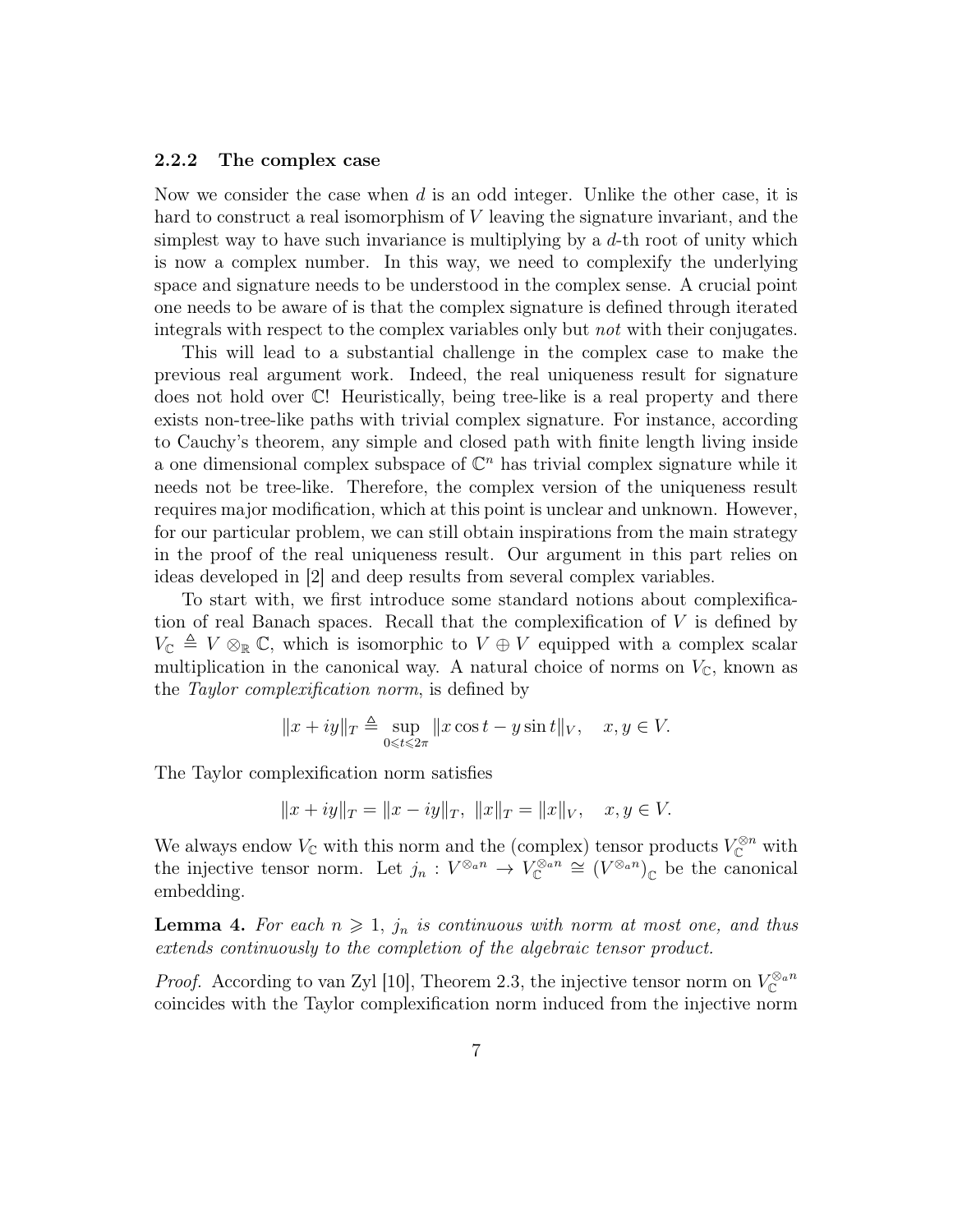on  $V^{\otimes_{a}n}$ . In addition, it is known (c.f. [5], Chapter 8, Proposition 3) that injective tensor norm is the smallest among all reasonable tensor norms. Therefore, for any  $\xi \in V^{\otimes_a n},$ 

$$
||j_n(\xi)||_{V_{\mathbb{C}}^{\otimes a_n}} = ||j_n(\xi)||_T = ||\xi||_{\text{inj}} \leq ||\xi||_{V^{\otimes a_n}}.
$$

**Lemma 5.** Let  $w : [0, T] \rightarrow V$  be a continuous path with finite length. For each  $n \geqslant 1$ , let  $g_n$  (respectively,  $g_n^{\mathbb{C}}$  $_{n}^{\mathbb{C}}$ ) be the n-th degree component of its signature when w is viewed as a path in V (respectively, in  $V_{\mathbb{C}}$ ). Then  $g_n^{\mathbb{C}} = j_n(g_n)$ .

*Proof.* Let  $\xi_m$  be the discrete Riemann sum approximation of  $g_n$ . Then  $j_n(\xi_m)$  is the discrete Riemann sum of  $g_n^{\mathbb{C}}$  $\int_{n}^{\mathbb{C}}$ . The result then follows from the continuity of  $j_n$ stated in Lemma 4.  $\Box$ 

Remark 3. Lemma 5 remains true for any arbitrary rough path and its complexification. In addition, we only need to be careful about complexification of norms in the infinite dimensional setting as the finite dimensional case is trivial in terms of norm comparison.

It is easy to see that the notion of group-like property carries through to the complex case, and the complex signature of a weakly geometric complex rough path (in particular, of a complex bounded variation path) is group-like.

From now on, we fix  $d \geq 3$  to be an odd integer and  $\lambda \triangleq e^{2\pi i/d}$  to be a d-th root of unity. To prove Theorem 2 in this case, let  $w : [0, T] \to V$  be a continuous path with finite length starting at the origin whose signature vanishes identically outside  $(d)$ . We assume on the contrary that w is not tree-like (equivalently it has non-trivial signature) and look for a contradiction. As before in the real case, we may assume without loss of generality that  $w$  is tree-reduced. It is apparent from assumption that the path  $z_t \triangleq \lambda \cdot w_t$  has the same *complex* signature as  $w_t$ . The main difficulty here is that  $z$  has different real signature from  $w$  (when regarding  $V_{\mathbb{C}} = V \oplus V$  as a real vector space) so that the real uniqueness result does not apply.

To explain the underlying idea, assume for the moment that dim  $V < \infty$  and w is a simple and closed path. If w is non-trivial, it is not hard to construct a *real* continuous one form  $\phi = \sum_j \phi_j(x) dx^j$  *over* V supported inside some small neighbourhood  $B \subseteq V$  of  $q \in \text{Im}(w) \setminus \{0\}$ , such that  $\int_0^T \phi(dw) = 1$ . Since over  $V_{\mathbb{C}}$ , B is entirely separated from  $\text{Im}(z)$ , by zero extension each  $\phi_j$  extends to a continuous function  $\bar{\phi}_j$  over the compact subset  $K \triangleq \text{Im}(w) \cup \text{Im}(z) \subseteq V_{\mathbb{C}}$ , and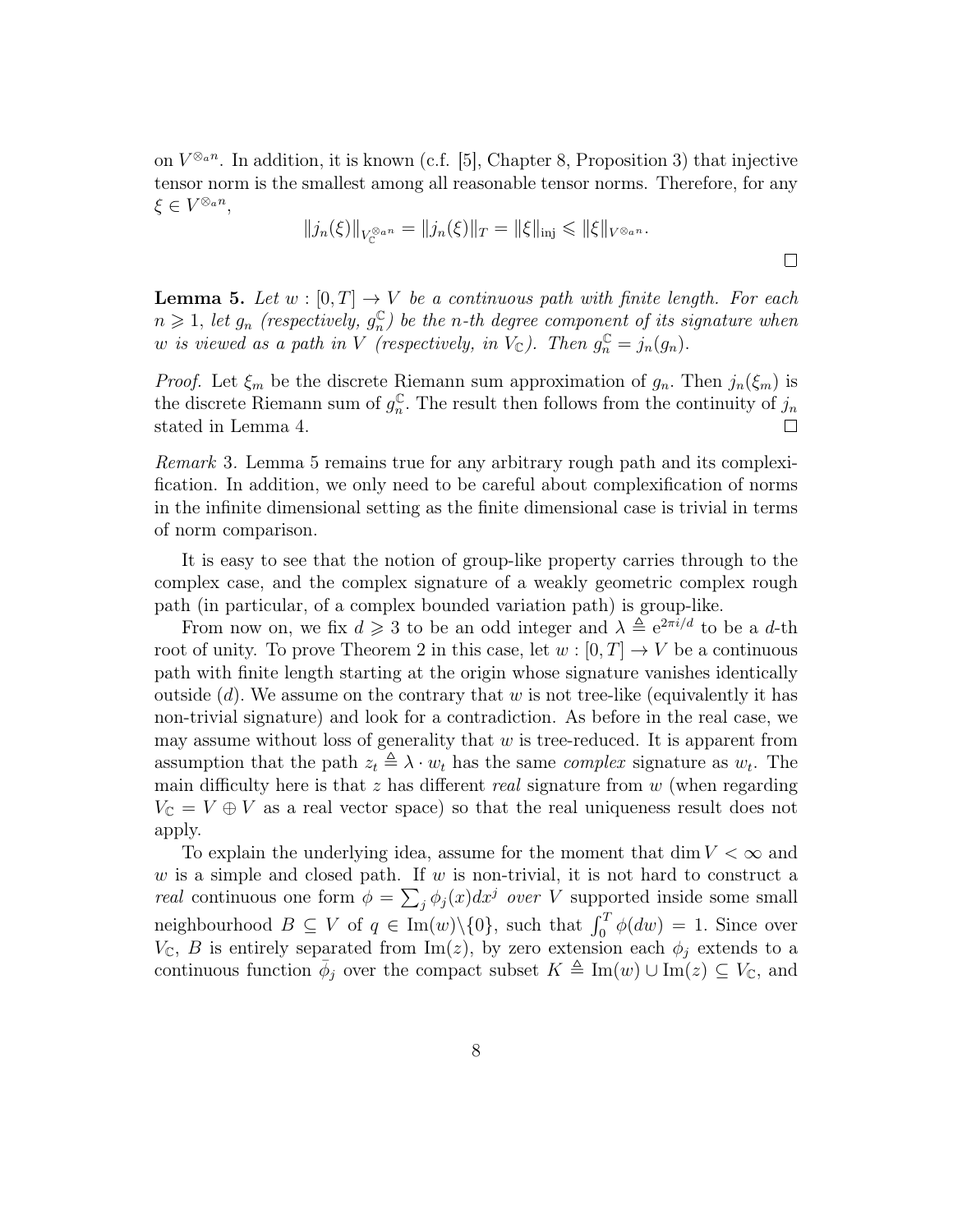therefore  $\phi$  extends to a continuous one form  $\bar{\phi} = \sum_{j} \bar{\phi}_j(z) dz^j$  (not containing  $d\bar{z}^{j}$ !) over  $V_{\mathbb{C}}$ . In particular, from the construction we see that

$$
\int_0^T \bar{\phi}(dw_t) = 1 \text{ and } \int_0^T \bar{\phi}(dz_t) = 0.
$$

The key to reaching a contradiction is the possibility of approximating  $\phi$  by holomorphic polynomial one forms (i.e. polynomial in the complex variables but not in their conjugates). This turns out to be a rather deep problem in the theory of holomorphic polynomial approximations in several complex variables, and it can only be achieved in some very special situations (fortunately, our situation is special enough). Once we are able to replace  $\phi$  by a complex polynomial one form  $p$ , a contradiction is then immediate since the integral depends only on  $p$ and the complex signature according to the shuffle product formula. If  $V$  is infinite dimensional and  $w$  is a general tree-reduced path, one needs to work with truncated signature paths and apply finite dimensional reduction in a proper way similar to the strategy developed in [2] when proving the real uniqueness result.

We first review a few results on holomorohic polynomial approximations in several complex variables that will be needed for our problem.

**Definition 1.** The *polynomial convex hull* of a compact subset  $K \subseteq \mathbb{C}^n$  is defined as  $\overline{\phantom{a}}$ 

$$
\hat{K} \triangleq \left\{ z \in \mathbb{C}^n : |p(z)| \leq \sup_{w \in K} |p(w)| \text{ for all complex polynomials } p \right\}.
$$

A compact subset K is called *polynomially convex* if  $\hat{K} = K$ .

Polynomial convexity is closely related to uniform polynomial approximations, as seen from the following result.

**Theorem 3** (c.f. Levenberg [7], Page 97, Corollary). Let K be a polynomially convex compact subset of  $\mathbb{C}^n$  with zero 2-dimensional Hausdorff measure. Then every continuous function over  $K$  can be uniformly approximated by holomorphic polynomials.

**Example 1.** (1) Every compact subset K of  $\mathbb{R}^n$ , where  $\mathbb{R}^n$  is viewed as the real part of  $\mathbb{C}^n$ , is polynomially convex. Therefore, any continuous function on the image of a bounded variation path in  $\mathbb{R}^n$  can be uniformly approximated by complex polynomials. This can also be seen by applying the more standard real polynomial approximation theorems (e.g. Berstein's theorem) and regard a real polynomial as a complex polynomial in the natural way.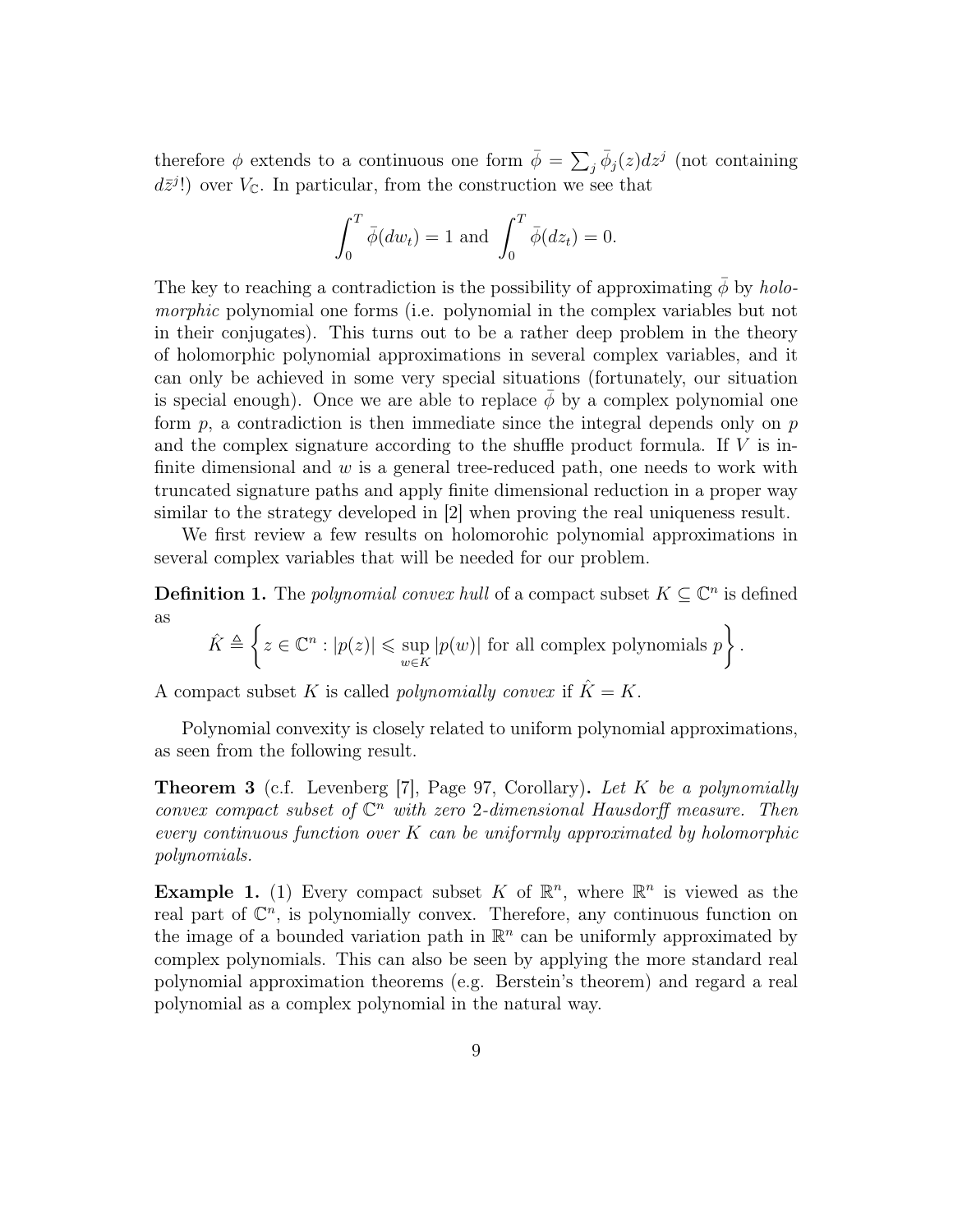(2) Let K be the unit circle in  $\mathbb{C}^1$ . Then the polynomial convex hull of K is the unit disk. This partly explains why not every continuous function on  $S^1$  can be uniformly approximated by holomorphic polynomials which is consistent with Cauchy's theorem.

The following result, which gives a way of verifying polynomial convexity in some special situations, is crucial for us.

**Theorem 4** (c.f. Weinstock [11], Theorem 1). Let A be a real  $n \times n$  matrix which does not have purely imaginary eigenvalues of modulus greater than one. Define  $M \triangleq (A+i)\mathbb{R}^n \subseteq \mathbb{C}^n$ . Then every compact subset of  $M \cup \mathbb{R}^n \subseteq \mathbb{C}^n$  is polynomially convex.

We now return to our signature problem. Recall that  $d \geq 3$  is an odd integer and  $\lambda = e^{i\theta}$  ( $\theta \triangleq 2\pi/d$ ) is a d-th root of unity. For each  $N \geq 1$ , define the real and complex spaces

$$
\tilde{T}_{\rm inj}^{(N)}(V) \triangleq \bigoplus_{\substack{k=1\\ d \nmid k}}^N V^{\otimes_{\rm inj} k}, \ \tilde{T}^{(N)}(V_{\mathbb C}) \triangleq \bigoplus_{\substack{k=1\\ d \nmid k}}^N V_{\mathbb C}^{\otimes k},
$$

respectively, where "inj" means injective tensor norm. Note that  $\tilde{T}_{\text{inj}}^{(N)}(V)$  is canonically embedded inside  $\tilde{T}^{(N)}(V_{\mathbb{C}})$  as its real part. Define the dilation operator  $\delta_{\lambda} : \tilde{T}^{(N)}(V_{\mathbb{C}}) \to \tilde{T}^{(N)}(V_{\mathbb{C}})$  in the usual way by  $V_{\mathbb{C}}^{\otimes k} \ni g_k \mapsto \lambda^k g_k$ . As will be clear soon, the reason we work in the space  $\tilde{T}^{(N)}(\tilde{V}_{\mathbb{C}})$  instead of the more traditional truncated tensor algebra  $T^{(N)}(V_{\mathbb{C}})$  is for technical convenience of applying Theorem 4 (c.f. Lemma 7 below).

**Lemma 6.** Let E be a real vector space and let  $\left\{v_1^j + \cdots + v_{r_j}^j : 1 \leqslant j \leqslant n\right\}$  be a linearly independent set. Then one can choose  $v_l^j$  $\frac{j}{l_j}$  (1  $\leqslant$   $l_j \leqslant r_j$ ) for each j, such that  $\{v_l^j\}$  $\ell_{l_j}^j : 1 \leqslant j \leqslant n$  are linearly independent.

*Proof.* We write  $v^j \triangleq v_1^j + \cdots + v_{r_j}^j$ . Then there exists at least one  $v_{l_1}^1$  such that  $\{v_{l_1}^1, v^2, \dots, v^n\}$  are linearly independent, for otherwise  $v^1$  will be linearly dependent on  $\{v^2, \dots, v^n\}$  which is a contradiction. Similarly, there exists at least one  $v_{l_2}^2$  such that  $\{v_{l_1}^1, v_{l_2}^2, v^3, \cdots, v^n\}$  are linearly independent. Now one can proceed by induction.  $\Box$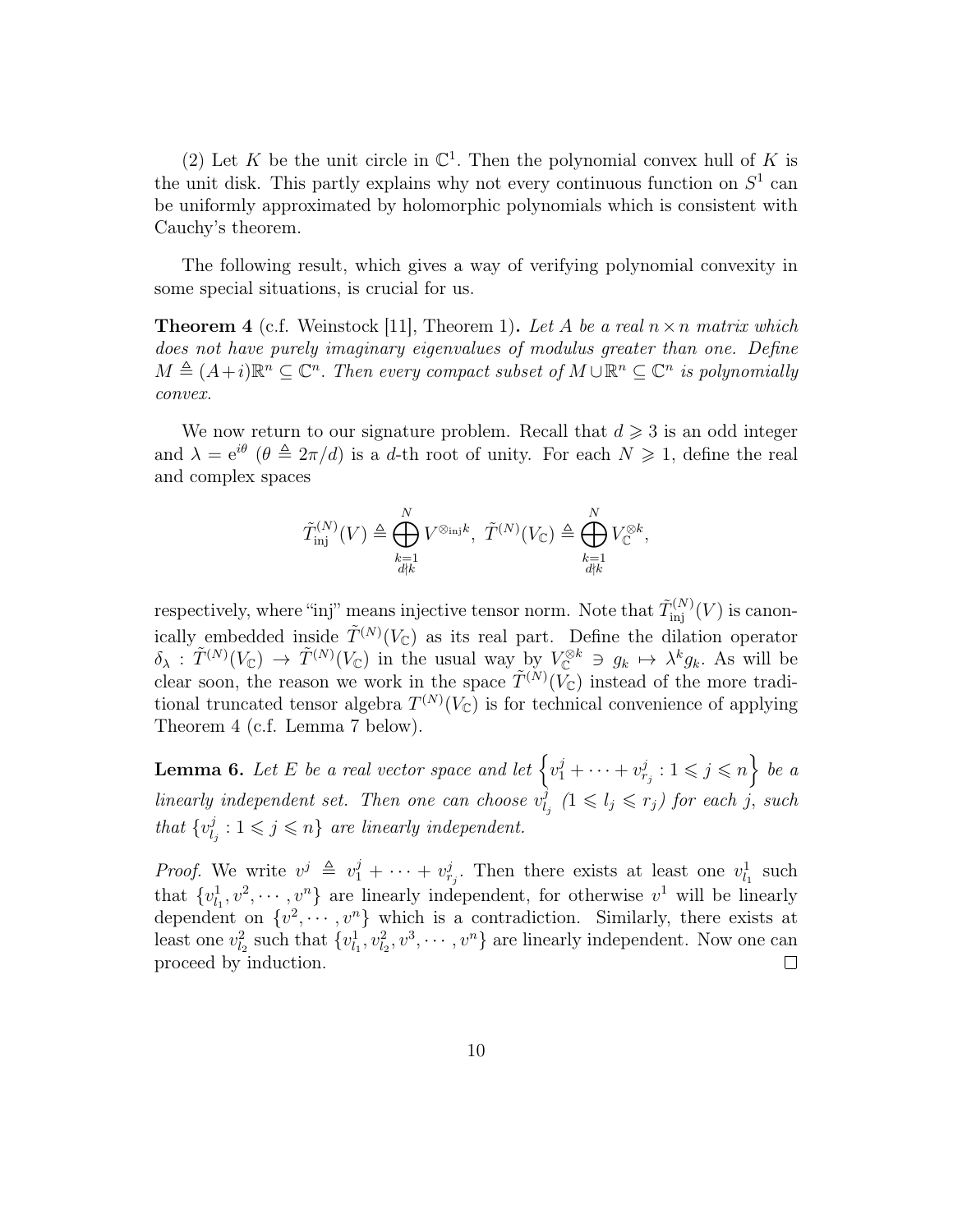**Lemma 7.** Let  $L : \tilde{T}_{\text{inj}}^{(N)}(V) \to \mathbb{R}^n$  be a real surjective continuous linear map, and extend L to a complex continuos linear map  $\overline{L} : \tilde{T}^{(N)}(V_{\mathbb{C}}) \to \mathbb{C}^n$  in the canonical way by

$$
\bar{L}(u+iv) \triangleq L(u) + iL(v).
$$

Let  $M \triangleq \delta_{\lambda}(\tilde{T}_{\text{inj}}^{(N)}(V)) \subseteq \tilde{T}^{(N)}(V_{\mathbb{C}})$ . Then every compact subset of  $\bar{L}(M) \cup \mathbb{R}^n$  is polynomially convex.

*Proof.* Since L is surjective, there exist elements  $g_1, \dots, g_n \in \tilde{T}_{\text{inj}}^{(N)}(V)$  such that  $\{L(g_1), \cdots, L(g_n)\}\$  form a basis of  $\mathbb{R}^n$ . Since each  $g_j$  is a sum of homogeneous tensors, according to Lemma 6, we may choose some  $\xi_{l_j} \in V^{\otimes_{\text{inj}} l_j}$   $(1 \leq j \leq n)$ such that  $\{L(\xi_{l_1}), \cdots, L(\xi_{l_n})\}$  form a basis of  $\mathbb{R}^n$ . In addition, observe that

$$
M = \operatorname{Span}_{\mathbb{R}} \left\{ \lambda^k \cdot \xi_k : 1 \leq k \leq N, d \nmid k, \xi_k \in V^{\otimes_{\text{inj}} k} \right\}
$$
  
= 
$$
\operatorname{Span}_{\mathbb{R}} \left\{ (\cos k\theta + i \sin k\theta) \cdot \xi_k : 1 \leq k \leq N, d \nmid k, \xi_k \in V^{\otimes_{\text{inj}} k} \right\}.
$$

Since d is odd, we know that  $\sin k\theta \neq 0$  for all k not being a multiple of d. Therefore,

$$
M = \operatorname{Span}_{\mathbb{R}} \left\{ (\cot k\theta + i) \cdot \xi_k : 1 \leq k \leq N, d \nmid k, \xi_k \in V^{\otimes_{\text{inj}} k} \right\}.
$$

It follows that  $\bar{L}(M)$  is an n-dimensional real subspace of  $\mathbb{C}^n$  with basis  $\{(\cot l_j\theta + \cot m_k)\}$  $i) \cdot L(\xi_{l_i}) : 1 \leqslant j \leqslant n$ . In particular, if we define a non-degenerate real linear transform  $A: \mathbb{R}^n \to \mathbb{R}^n$  by  $A(L(\xi_{l_j})) \triangleq \cot l_j \theta \cdot L(\xi_{l_j}),$  then A does not have purely imaginary eigenvalues (indeed, all eigenvalues of A are given by  $\{\cot l_i\theta : 1 \leq j \leq \theta\}$ n}), and  $\overline{L}(M) = (A + i)\mathbb{R}^n$ . According to Theorem 4, we conclude that every compact subset of  $\bar{L}(M) \cup \mathbb{R}^n$  is polynomially convex.  $\Box$ 

Now we are in a position to give the proof of Theorem 2 when d is odd. Recall that  $w : [0, T] \to V$  is a non-trivial tree-reduced path with finite length starting at the origin, whose signature vanishes identically along degrees outside (d). Viewed as paths in  $V_{\mathbb{C}}$ , we know that w and  $z \triangleq \lambda \cdot w$  have the same complex signature.

*Proof of Theorem 2 when d is odd.* First of all, since w is non-trivial, let  $I \subseteq$  $(0, T)$  be a compact interval such that  $0 \notin w(I)$ . Let W and Z be the complex signature paths of  $w$  and  $z$  respectively, which live in the infinite complex tensor algebra  $T((V_{\mathbb{C}})) \triangleq \Pi_{n=0}^{\infty} V_{\mathbb{C}}^{\otimes n}$ . Since w is tree-reduced, we know that W and Z are both simple. Also they have the same starting and end points respectively. Observe that

$$
\mathbb{W}(I) \cap \mathbb{Z}([0,T]) = \emptyset,
$$
\n(2.2)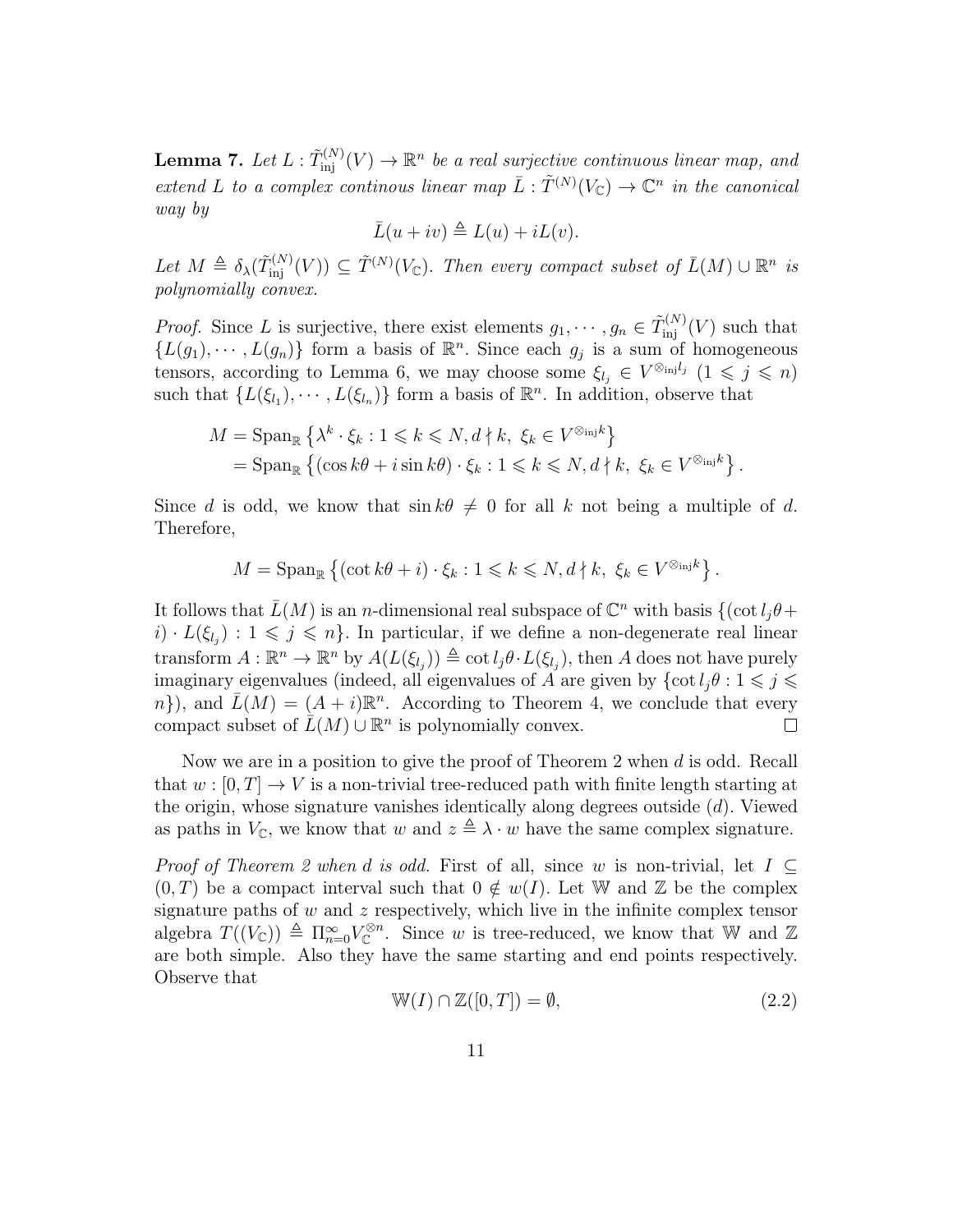for otherwise if  $\mathbb{W}_t = \mathbb{Z}_s = \delta_\lambda(\mathbb{W}_s)$  for some  $t \in I$  and  $s \in [0, T]$ , then  $0 \neq w_t =$  $\lambda w_s$  which is absurd. Fix four points  $s < s' < t' < t$  in I. It follows that

$$
\mathbb{W}([s, s']) \cap \mathbb{W}([t', t]) = \emptyset \tag{2.3}
$$

and

$$
\mathbb{W}([s', t']) \cap (\mathbb{W}([0, s] \cup [t, T])) = \emptyset.
$$
\n(2.4)

In addition, from the triangle inequality we know that

$$
\left\|\int_{u
$$

and the same is true for the path  $z_t$ . Therefore, when N is large, all of the separation properties  $(2.2)$ ,  $(2.3)$  and  $(2.4)$  are preserved if we consider the complex truncated signature paths  $W^N$  and  $Z^N$  in  $T^{(N)}(V_{\mathbb{C}}) \triangleq \bigoplus_{n=0}^N V_{\mathbb{C}}^{\otimes n}$ . Choose  $N =$  $dm + 1$  with some large m for this purpose.

We claim that the projections of  $\overline{W}^N$  and  $Z^N$  onto  $\tilde{T}^{(N)}(V_{\mathbb{C}})$ , denoted as  $\tilde{W}^N$ and  $\tilde{Z}^N$  respectively, preserve all the previous three separation properties. We only verify (2.3) as the other cases can be treated in the same way. Let  $u \in [s, s']$ and  $v \in [t', t]$ . Suppose on the contrary that  $\tilde{W}_u^N = \tilde{W}_v^N$ . Since  $W_u^N \neq W_v^N$ , we conclude that  $\pi_{pd}(W_u^N) \neq \pi_{pd}(W_v^N)$  for some  $1 \leqslant p \leqslant m$ , where  $\pi_{pd}$  denotes the projection onto the pd-th component. But we know that  $\pi_1(W_u^N) = \pi_1(W_v^N) \neq 0$ since  $\tilde{W}_u^N = \tilde{W}_v^N$  and  $u, v \in I$ . Therefore, using the cross-norm property we have

$$
\|\pi_{pd}(W_u^N) \otimes \pi_1(W_u^N) - \pi_{pd}(W_v^N) \otimes \pi_1(W_v^N)\|_{V_{\mathbb{C}}^{\otimes (pd+1)}}
$$
  
\n
$$
= \|(\pi_{pd}(W_u^N) - \pi_{pd}(W_v^N)) \otimes \pi_1(W_u^N)\|_{V_{\mathbb{C}}^{\otimes (pd+1)}}
$$
  
\n
$$
= \|\pi_{pd}(W_u^N) - \pi_{pd}(W_v^N)\|_{V_{\mathbb{C}}^{\otimes pd}} \cdot \|\pi_1(W_u^N)\|_{V_{\mathbb{C}}}
$$
  
\n
$$
\neq 0,
$$

which implies that

$$
\pi_{pd}(W_u^N) \otimes \pi_1(W_u^N) \neq \pi_{pd}(W_v^N) \otimes \pi_1(W_v^N).
$$

According to the shuffle product formula, we conclude that

$$
\pi_{pd+1}(W_u^N) \neq \pi_{pd+1}(W_v^N),
$$

which is a contradiction to the assumption  $\tilde{W}_u^N = \tilde{W}_v^N$  since  $d \nmid pd+1$ . Therefore,  $(2.3)$  holds for the path  $\tilde{W}^N$ .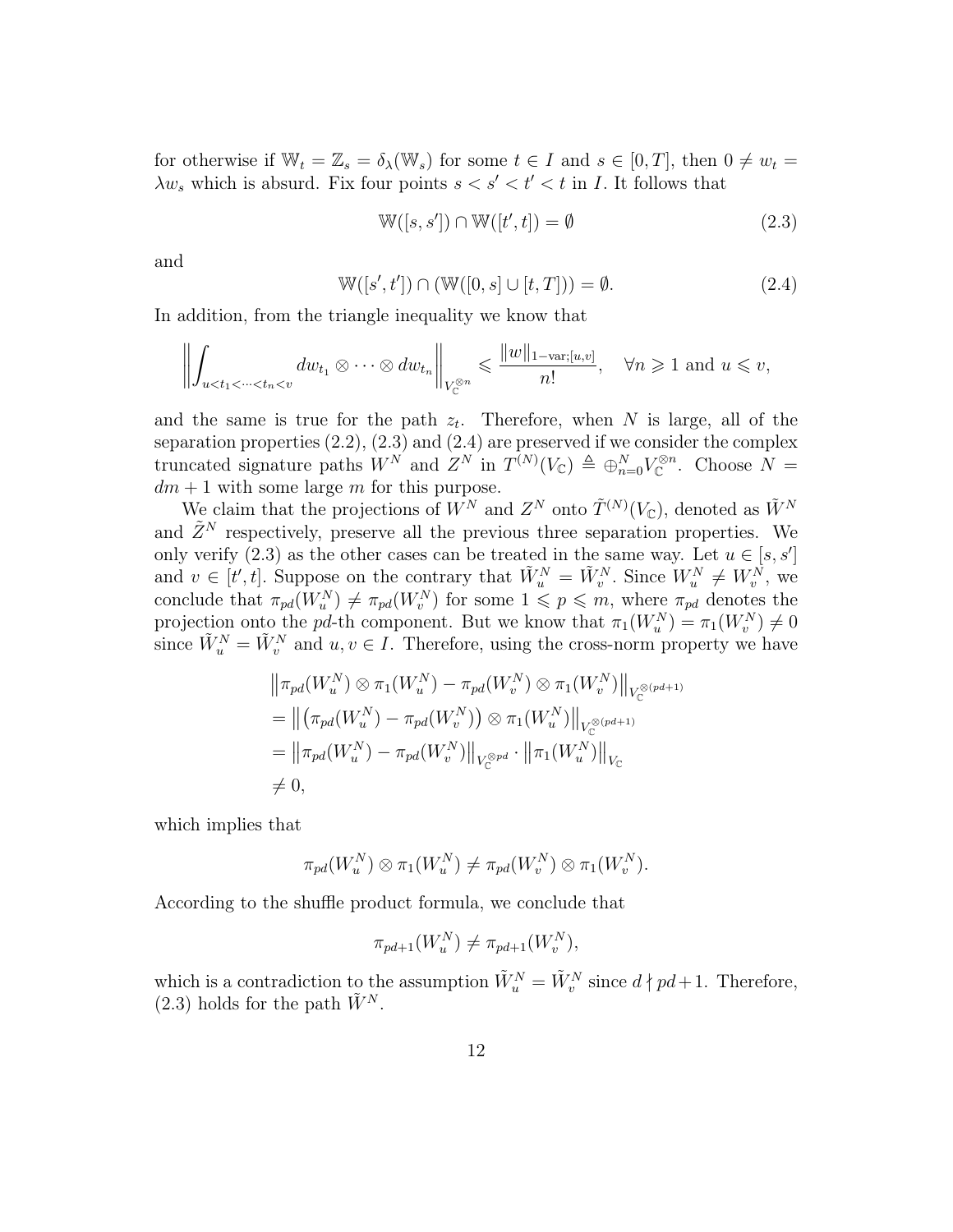Next, since  $\tilde{W}^N$  lives in  $\tilde{T}_{\rm inj}^{(N)}(V)$  (the real part of  $\tilde{T}^{(N)}(V_{\mathbb{C}})$ ), according to the Hahn-Banach theorem (c.f. [2], Lemma 4.5), there exists a real continuous linear map  $L_1: \tilde{T}_{\rm inj}^{(N)}(V) \to \mathbb{R}^{n_1}$  with some  $n_1$ , such that

$$
L_1\left(\tilde{W}^N([s,s'])\right) \cap L_1\left(\tilde{W}^N([t',t])\right) = \emptyset \tag{2.5}
$$

and

$$
L_1\left(\tilde{W}^N([s',t'])\right) \cap L_1\left(\tilde{W}^N([0,s] \cup [t,T])\right) = \emptyset.
$$
\n(2.6)

Also for the same reason, there exists a real continuous linear map  $f: V \to \mathbb{R}^{n_2}$ with some  $n_2$ , such that  $0 \notin f(w(I))$ . By taking images we may assume that  $L_1$ and f are both surjective. Set  $L_2 \triangleq f \circ \pi_1 : \tilde{T}_{\text{inj}}^{(N)}(V) \to \mathbb{R}^{n_2}$  where  $\pi_1$  is the canonical projection onto the first degree component. With  $n \triangleq n_1 + n_2$ , define

$$
L \triangleq L_1 \oplus L_2 : \tilde{T}_{\text{inj}}^{(N)}(V) \to \mathbb{R}^n \cong \mathbb{R}^{n_1} \oplus \mathbb{R}^{n_2}
$$

and extend L to a complex continuous linear map  $\overline{L}$  :  $\widetilde{T}^{(N)}(V_{\mathbb{C}}) \to \mathbb{C}^n$  in the canonical way. It is apparent that the separation properties (2.5) and (2.6) are still true in the space  $\mathbb{R}^n$  with  $L_1$  replaced by L. Moreover, we claim that in the space  $\mathbb{C}^n$ , we also have

$$
\bar{L}(\tilde{W}^N(I)) \cap \bar{L}(\tilde{Z}^N([0,T])) = \emptyset.
$$
\n(2.7)

Indeed, suppose on the contrary that  $\bar{L}(\tilde{W}^N_t) = \bar{L}(\tilde{Z}^N_s)$  for some  $t \in I$  and  $s \in [0, T]$ . By looking at the L<sub>2</sub>-component, we see that

$$
f(w_t) = \cos \theta \cdot f(w_s) + i \sin \theta \cdot f(w_s).
$$

This implies that  $f(w_s) = 0$  and thus  $f(w_t) = 0$ , which is a contradiction to the construction of f.

Now take four open subsets  $U_1, U_2, V_1, V_2$  of  $\mathbb{R}^n$ , such that

$$
L(\tilde{W}^N([s,s'])\subseteq U_1, L(\tilde{W}^N([t',t])\subseteq U_2,
$$
  

$$
L(\tilde{W}^N([s',t'])\subseteq V_1, L(\tilde{W}^N([0,s]\cup [t,T])\subseteq V_2,
$$

and

$$
U_1 \cap U_2 = V_1 \cap V_2 = \emptyset.
$$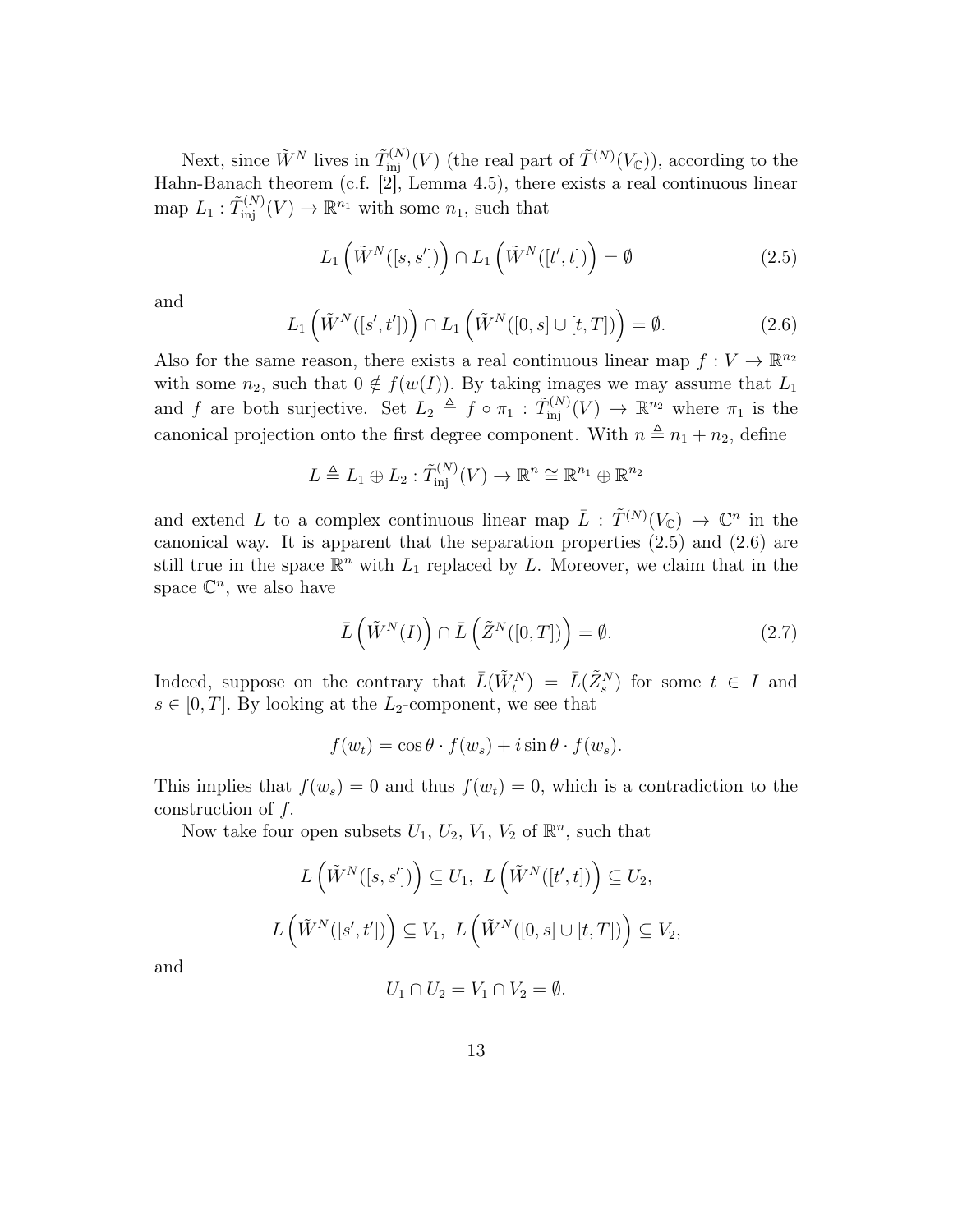Define  $F, G \in C_c^{\infty}(\mathbb{R}^n)$  to be such that

$$
F = 0
$$
 on  $V_2$ ,  $F = 1$  on  $V_1$ ,

and

$$
G = 0
$$
 on  $U_1$ ,  $G = 1$  on  $U_2$ .

Consider the smooth one form  $\Phi \triangleq F dG$  over  $\mathbb{R}^n$ . From the construction, we have

$$
\int_0^T \Phi(d(L\tilde{W}^N)_u) \n= \left(\int_0^s + \int_s^{s'} + \int_{s'}^{t'} + \int_{t'}^t + \int_t^T\right) \Phi(d(L\tilde{W}^N)_u) \n= 0 + 0 + \left(G(\tilde{W}_{t'}^N) - G(\tilde{W}_{s'}^N)\right) + 0 + 0 \n= 1 - 0 \n= 1.
$$

Now regard  $\Phi = \sum_{j=1}^n \Phi_j(x) dx^j$  as a real continuous one form over  $\text{Im}(L\tilde{W}^N) \subseteq$  $\mathbb{R}^n$  and extend it to a continuous one form  $\bar{\Phi} \triangleq \sum_{j=1}^n \Phi_j(z) dz^j$  over the compact set

$$
K \triangleq \bar{L} \left( \tilde{W}^N([0,T]) \right) \cup \bar{L} \left( \tilde{Z}^N([0,T]) \right) \subseteq \mathbb{C}^n
$$

by zero extension. This is legal because of the separation property (2.7) and by construction  $\Phi = 0$  on  $L(\tilde{W}^N([0, s] \cup [t, T]))$ . It follows that

$$
\int_0^T \bar{\Phi}(d(\bar{L}\tilde{W}^N)_u) = 1 \text{ and } \int_0^T \bar{\Phi}(d(\bar{L}\tilde{Z}^N)_u) = 0.
$$
 (2.8)

From Lemma 7, we know that  $K$  is polynomially convex. In addition, since K is the union of images of bounded variation paths, it has zero 2-dimensional Hausdorff measure. According to Theorem 3, we know that  $\Phi$  can be uniformly approximated over K by holomorphic polynomial one forms in  $\mathbb{C}^n$ . In particular,  $\sum_{j=1}^{n} P_j(z) dz^j$ , such that it follows from (2.8) that there exists a holomorphic polynomial one form  $P =$ 

$$
\int_0^T P\left(d(\bar{L}\tilde{W}^N)_u\right) \neq \int_0^T P\left(d(\bar{L}\tilde{Z}^N)_u\right). \tag{2.9}
$$

On the other hand, it is not hard to see from the shuffle product formula that the complex signature of  $\bar{L}\tilde{W}^N$  as a bounded variation path over  $\mathbb{C}^n$  is a function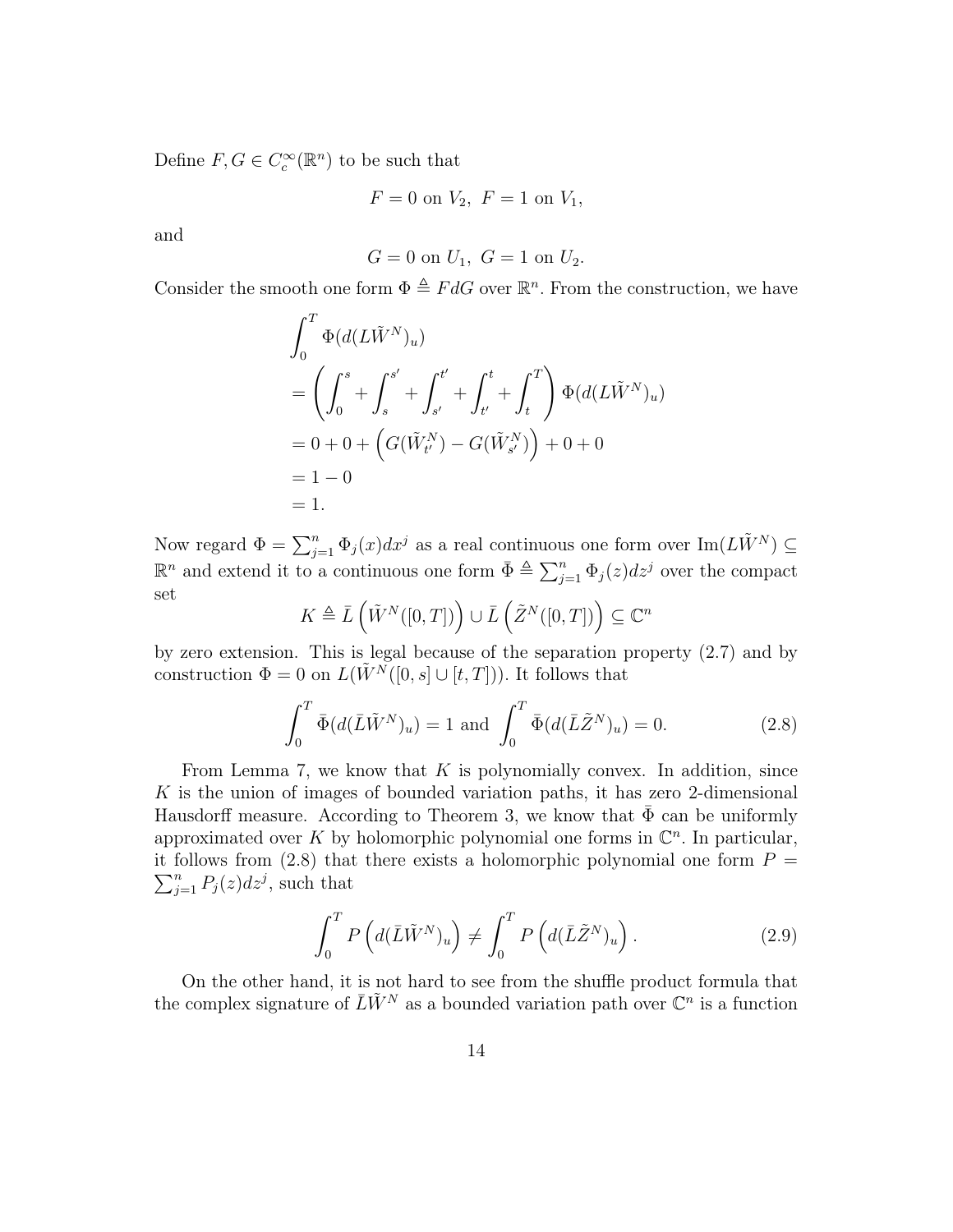of the complex signature of w as a bounded variation path over  $V_{\mathbb{C}}$  (c.f. [2], Lemma 4.2 and Lemma 4.3 for the more general rough path case). The same is true for  $\bar{L}\tilde{Z}^N$ . Since w and z have the same complex signature, we conclude that  $\bar{L}\tilde{W}^N$ and  $\overline{L}\tilde{Z}^N$  have the same complex signature. But this leads to a contradiction with (2.9) since the integral is a function of the complex signature according to the shuffle product formula again.

Therefore, the path  $w$  has to be tree-like and the proof of Theorem 2 in the case when d is odd is complete.

 $\Box$ 

Remark 4. The above separation property by holomorphic polynomial one forms relies crucially on the feature that we are having a real path  $w$  and its complex rotation  $z = \lambda \cdot w$  (or more precisely, a real path  $\tilde{W}^N$  and its complex dilation  $\tilde{Z}^N = \delta_{\lambda}(\tilde{W}^N)$ . A similar separation property for two general complex paths is highly non-trivial, and to our best knowledge this question is not fully understood in the literature. We expect that a proper understanding on this question will be an essential ingredient if one wants to investigate the uniqueness problem for signature over the complex field.

# Acknowledgement

The authors would like to thank Professor Terry Lyons for his helpful discussions and advices. The authors would also like to thank the referee for his/her helpful suggestions, and in particular a very insightful comment which leads to significant enhancement of the analysis developed in the complexification argument. The first author is supported by EPSRC grant EP/R008205/1. The second author is supported by NSF grant DMS1814147.

# Appendix

In this section, for completeness we give an independent proof of Lemma 1.

*Proof of Lemma 1.* Fix some  $n \in A$ . Apparently  $n \geq 2$ , otherwise by the additivity assumption, we have  $A = \mathbb{Z}_+$  which is a contradiction.

For each  $i \in \mathbb{Z}_n$  (the integer group modulo n), denote

$$
[i] \triangleq \{i, i+n, i+2n, i+3n, \cdots\}.
$$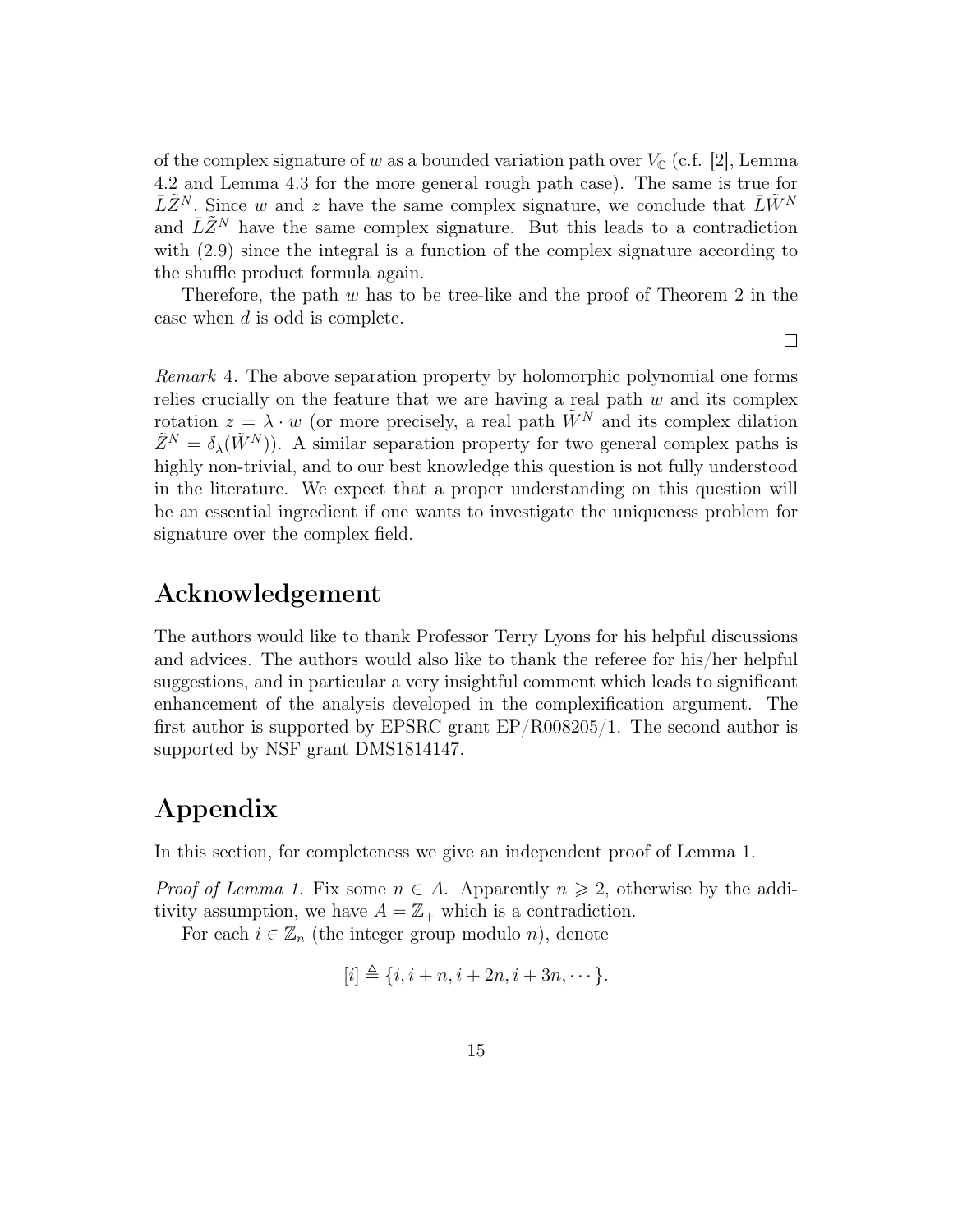Let  $G \subseteq \mathbb{Z}_n$  be the collection of elements i such that  $[i] \cap A \neq \emptyset$ . We claim that G is a subgroup of  $\mathbb{Z}_n$ . Indeed, for  $i, j \in G$ , if both of  $i + kn$  and  $j + ln$  belong to A for some k and l, by assumption we see that  $i + j + (k + l)n$  belongs to A. Thus G is closed under addition. Moreover, by the same reason, the inverse of  $i \in G$ , which is the congruence class of  $(n-1)i$ , also belongs to G. Therefore, G is a subgroup of  $\mathbb{Z}_n$ .

Note that  $\mathbb{N} = \bigcup_{i \in \mathbb{Z}_n}[i]$  and  $\mathbb{N} \setminus A$  is an infinite set, so there must exist some  $i_0 \in \mathbb{Z}_n$  such that  $[i_0] \cap (\mathbb{N} \backslash A)$  is an infinite set. However, since  $n \in A$ , if  $i_0 + k n \in \mathbb{Z}_n$  $\mathbb{N}\backslash A$ , by the additivity assumption we see that  $i_0 + (k-1)n \in \mathbb{N}\backslash A$ . Therefore, we conclude that  $[i_0] \subseteq \mathbb{N} \backslash A$  and thus G is a proper subrgoup of  $\mathbb{Z}_n$ .

Since  $\mathbb{Z}_n$  is cyclic, as a subgroup G must also be cyclic. Let  $d \triangleq \min\{i : i \in \mathbb{Z}_n\}$  $G \geqslant 2$ . Then d is a generator of G in  $\mathbb{Z}_n$  and d is a common divisor of all elements in G. Note that d divides n by Language's theorem. Therefore, we conclude that

$$
A \subseteq \bigcup_{i \in G} [i] \subseteq (d).
$$

 $\Box$ 

### References

- [1] H. Boedihardjo and X. Geng, Tail asymptotics of the Brownian signature,  $arXiv:1609.08111$ , 2016, to appear in Trans. Amer. Math. Soc.
- [2] H. Boedihardjo, X. Geng, T. Lyons and D. Yang, The Signature of a rough path: uniqueness, Adv. Math. 293 (2016) 720–737.
- [3] J. Chang, T. Lyons and H. Ni, Super-multiplicativity and a lower bound for the decay of the signature of a path of finite length, C. R. Acad. Sci. Paris 356 (1) (2018): 720–724.
- [4] J. Chang, T. Lyons and H. Ni, Corrigendum to "Super-multiplicativity and a lower bound for the decay of the signature of a path of finite length", 2018.
- [5] J. Diestel and J.J. Uhl, Vector measures, American Mathematical Society, 1977.
- [6] B. Hambly and T. Lyons, Uniqueness for the signature of a path of bounded variation and the reduced path group, Ann. of Math. 171 (1) (2010): 109–167.